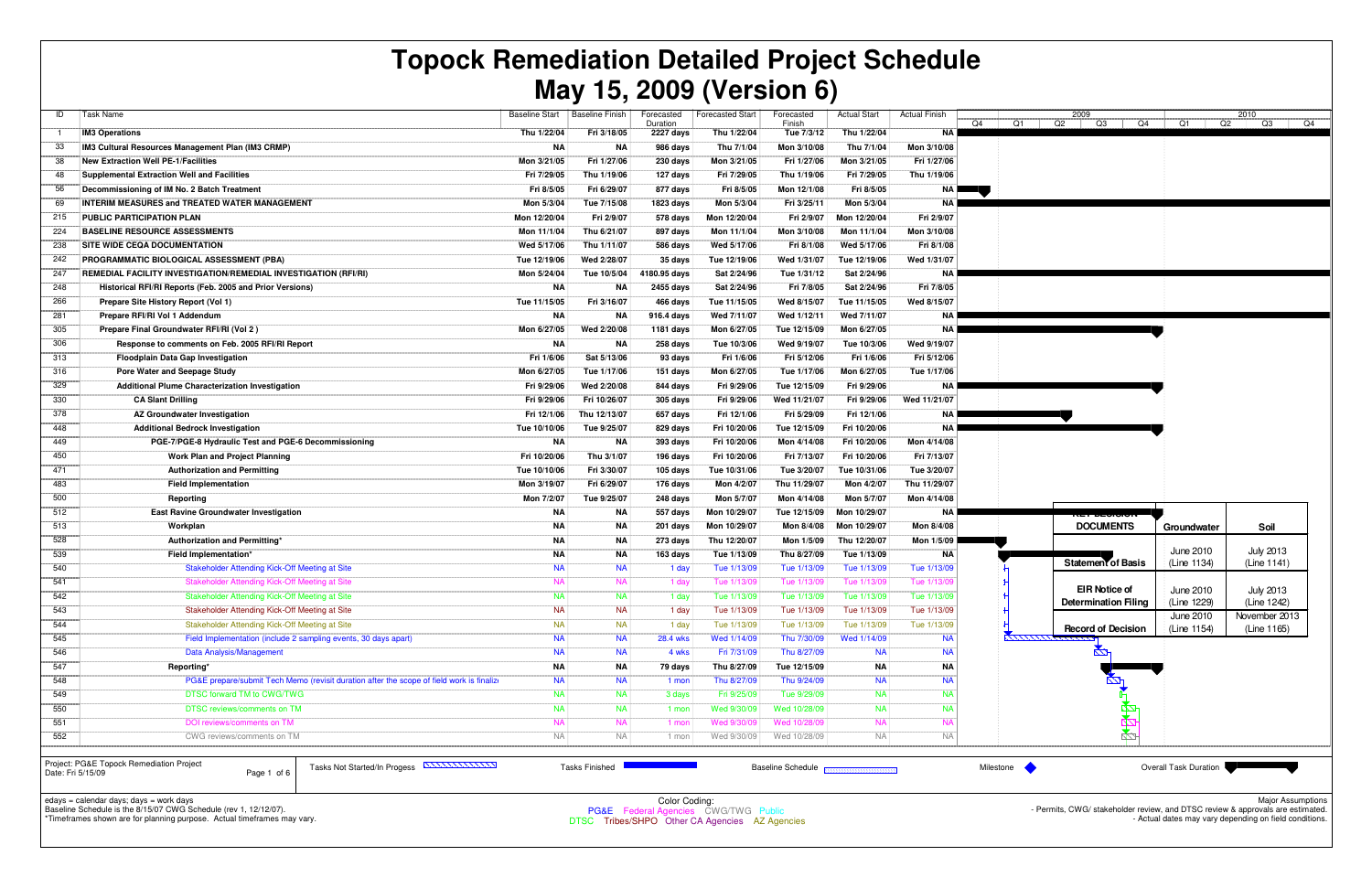| ID               | Task Name                                                              | <b>Baseline Start</b> | <b>Baseline Finish</b> | Forecasted<br>Duration | <b>Forecasted Start</b> | Forecasted<br>Finish | <b>Actual Start</b> | <b>Actual Finish</b> | Q4 |
|------------------|------------------------------------------------------------------------|-----------------------|------------------------|------------------------|-------------------------|----------------------|---------------------|----------------------|----|
| 553              | TWG reviews/comments on TM                                             | <b>NA</b>             | <b>NA</b>              | 1 mon                  | Wed 9/30/09             | Wed 10/28/09         | <b>NA</b>           | <b>NA</b>            |    |
| 554              | PG&E respond to comments/finalizes TM                                  | <b>NA</b>             | <b>NA</b>              | 1 mon                  | Thu 10/29/09            |                      | <b>NA</b>           | <b>NA</b>            |    |
| 555              | DTSC reviews/approves final TM                                         | <b>NA</b>             | <b>NA</b>              | 10 days                | Fri 11/27/09            | Thu 12/10/09         | <b>NA</b>           | <b>NA</b>            |    |
| 556              | DOI reviews/approves final TM                                          | <b>NA</b>             | <b>NA</b>              | 10 days                | Fri 11/27/09            | Thu 12/10/09         | <b>NA</b>           | <b>NA</b>            |    |
| 557              | <b>PG&amp;E</b> issues final TM                                        | <b>NA</b>             | <b>NA</b>              | 3 days                 | Fri 12/11/09            | Tue 12/15/09         | <b>NA</b>           | <b>NA</b>            |    |
| 558              | Prepare and Submit Final GW RFI/RI                                     | Tue 4/3/07            | Wed 2/20/08            | 387 days               | Mon 8/20/07             | Mon 2/9/09           | Mon 8/20/07         | Mon 2/9/09           |    |
| 579              | Prepare and Submit GW RFI/RI Addendum                                  | ΝA                    | ΝA                     | 208 days               | Wed 8/13/08             | Fri 5/29/09          | Wed 8/13/08         | <b>NA</b>            |    |
| 580              | Prepare Draft RFI/RI Vol 2 addendum                                    | <b>NA</b>             | <b>NA</b>              | 3.1 mons               | Wed 8/13/08             | Tue 11/11/08         | Wed 8/13/08         | Tue 11/11/08         |    |
| 581              | PG&E review/outreach with Tribes                                       | <b>NA</b>             | <b>NA</b>              | 2 wks                  | Wed 11/12/08            | Tue 11/25/08         | Wed 11/12/08        | Tue 11/25/08         |    |
| 582              | Finalize and submit RFI/RI Vol 2 addendum to DTSC/DOI                  | <b>NA</b>             | <b>NA</b>              | <b>1.6 wks</b>         | Wed 11/26/08            | Fri 12/5/08          | Wed 11/26/08        | Fri 12/5/08          |    |
| 583              | DTSC sends addendum to CWG/TWG and Tribes for review                   | <b>NA</b>             | <b>NA</b>              | 3 days                 | Mon 12/8/08             | Wed 12/10/08         | Mon 12/8/08         | Wed 12/10/08         |    |
| 584              | CWG/TWG review and provide comments                                    | <b>NA</b>             | <b>NA</b>              | 30 edays               | Wed 12/10/08            | Fri 1/9/09           | Wed 12/10/08        | Fri 1/9/09           |    |
| 585              | Tribes review and provide comments                                     | <b>NA</b>             | <b>NA</b>              | 30 edays               | Wed 12/10/08            | Fri 1/9/09           | Wed 12/10/08        | Fri 1/9/09           |    |
| 586              | <b>DTSC review addendum</b>                                            | <b>NA</b>             | <b>NA</b>              | 30 edays               | Wed 12/10/08            | Fri 1/9/09           | Wed 12/10/08        | Fri 1/9/09           |    |
| 587              | DOI review addendum                                                    | <b>NA</b>             | <b>NA</b>              | 30 edays               | Wed 12/10/08            | Fri 1/9/09           | Wed 12/10/08        | Fri 1/9/09           |    |
| 588              | DTSC provide written comments/directives to PG&E                       | <b>NA</b>             | <b>NA</b>              | <b>3.6 wks</b>         | Mon 1/12/09             | Wed 2/4/09           | Mon 1/12/09         | Wed 2/4/09           |    |
| 589              | DOI provide written comments/directives to PG&E                        | <b>NA</b>             | <b>NA</b>              | 2 wks                  | Mon 1/12/09             | Fri 1/23/09          | Mon 1/12/09         | Fri 1/23/09          |    |
| 590              | PG&E prepares/submits response to comments to DTSC/DOI                 | <b>NA</b>             | <b>NA</b>              | 2 wks                  | Thu 2/5/09              | Wed 2/18/09          | Thu 2/5/09          | Wed 2/18/09          |    |
| 591              | DTSC sends response to comments to CWG/TWG                             | <b>NA</b>             | <b>NA</b>              | 1 day                  | Wed 4/15/09             | Wed 4/15/09          | Wed 4/15/09         | Wed 4/15/09          |    |
| 592              | DTSC review response to comments                                       | <b>NA</b>             | <b>NA</b>              | <b>2.2 wks</b>         | Thu 2/19/09             | Thu 3/5/09           | Thu 2/19/09         | Thu 3/5/09           |    |
| 593              | DOI review response to comments                                        | <b>NA</b>             | <b>NA</b>              | $0.4$ wks              | Thu 2/19/09             | Fri 2/20/09          | Thu 2/19/09         | Fri 2/20/09          |    |
| 594              | <b>Issue Redline RFI/RI Vol 2 Addendum</b>                             | <b>NA</b>             | <b>NA</b>              | 10 days                | Fri 3/6/09              | Thu 3/19/09          | Fri 3/6/09          | Thu 3/19/09          |    |
| 595              | DTSC reviews Redline RFI/RI Vol 2 Addendum                             | <b>NA</b>             | <b>NA</b>              | 12 days                | Fri 3/20/09             | Mon 4/6/09           | Fri 3/20/09         | Mon 4/6/09           | 鳳  |
| 596              | DOI reviews Redline RFI/RI Vol 2 Addendum                              | <b>NA</b>             | <b>NA</b>              | 8 days                 | Fri 3/20/09             | Tue 3/31/09          | Fri 3/20/09         | Tue 3/31/09          |    |
| 597              | PG&E prepares Revise Redline RFI/RI Vol 2 Addendum                     | <b>NA</b>             | <b>NA</b>              | 18 days                | Tue 4/7/09              | Thu 4/30/09          | Tue 4/7/09          | Thu 4/30/09          |    |
| 598              | DTSC reviews/approves Revise Redline report                            | <b>NA</b>             | <b>NA</b>              | 11 days                | Fri 5/1/09              | Fri 5/15/09          | Fri 5/1/09          | <b>NA</b>            |    |
| 599              | PG&E issues Final RFI/RI Vol 2 Addendum                                | <b>NA</b>             | <b>NA</b>              | 10 days                | Mon 5/18/09             | Fri 5/29/09          | <b>NA</b>           | <b>NA</b>            |    |
| 600              | Prepare Final Soil RFI/RI (Vol 3)                                      | Sat 7/15/06           | Fri 12/26/08           | 1453.95 days           | Sat 7/15/06             | Tue 1/31/12          | Sat 7/15/06         | <b>NA</b>            |    |
| 601              | Implementation of Off-site Soil Sampling (Part A)                      | Sat 7/15/06           | Mon 7/23/07            | 1230.4 days            | Sat 7/15/06             | Thu 3/24/11          | Sat 7/15/06         | <b>NA</b>            |    |
| 767              | Implementation of On-site Soil Sampling (Part B)                       | Wed 12/6/06           | Tue 1/29/08            | 742.5 days             | Wed 12/6/06             | Thu 10/1/09          | Wed 12/6/06         | ΝA                   |    |
| 768              | <b>Work Plan</b>                                                       | ΝA                    | ΝA                     | 520 days               | Wed 12/6/06             | Mon 11/24/08         | Wed 12/6/06         | ΝA                   |    |
| 769              | <b>Submit Part B Work Plan Assumptions</b>                             | Wed 12/6/06           | Wed 12/6/06            | 1 day                  | Wed 12/6/06             | Wed 12/6/06          | Wed 12/6/06         | Wed 12/6/06          |    |
| 770              | <b>DTSC review of Part B Assumptions</b>                               | Thu 12/7/06           | Fri 1/19/07            | 62 days                | Thu 12/7/06             | Mon 2/26/07          | Thu 12/7/06         | Mon 2/26/07          |    |
| 771              | DOI review of Part B Assumptions                                       | Thu 12/7/06           | Fri 1/19/07            | 62 days                | Thu 12/7/06             | Mon 2/26/07          | Thu 12/7/06         | Mon 2/26/07          |    |
| 1/2              | DTSC set up a conference call to discuss Part B Assumptions            | <b>NA</b>             | <b>NA</b>              | 1 day                  | Tue 2/27/07             | Tue 2/27/07          | Tue 2/27/07         | Tue 2/27/07          |    |
| 773              | Prepare/submit annotated DQO outlines for Part B (and A)               | <b>NA</b>             | <b>NA</b>              | 16 days                | Tue 3/13/07             | Tue 4/3/07           | Tue 3/13/07         | Tue 4/3/07           |    |
| 774              | DTSC/DOI/PG&E discuss annotated DQO outlines and Soil Work Plan issues | Mon 4/2/07            | Wed 4/4/07             | 1 day                  | Wed 4/4/07              | Wed 4/4/07           | Wed 4/4/07          | Wed 4/4/07           |    |
| 775              | DTSC issue comments on Part B DQO outline                              | <b>NA</b>             | <b>NA</b>              | 1 day                  | Wed 5/23/07             | Wed 5/23/07          | Wed 5/23/07         | Wed 5/23/07          |    |
| 776              | DOI issue comments on Part B DQO outline                               | <b>NA</b>             | <b>NA</b>              | 1 day                  | Wed 5/23/07             | Wed 5/23/07          | Wed 5/23/07         | Wed 5/23/07          |    |
| $\overline{777}$ | Conference call to clarify comments on Part B DQO outline              | <b>NA</b>             | <b>NA</b>              | 1 day                  | Wed 8/29/07             | Wed 8/29/07          | Wed 8/29/07         | Wed 8/29/07          |    |
| 778              | Prepare/submit Draft Part B Work Plan                                  | Sat 1/20/07           | Thu 4/12/07            | 79 days                | Wed 8/29/07             | Fri 12/14/07         | Wed 8/29/07         | Fri 12/14/07         |    |
| 779              | DTSC send Draft Part B Work Plan to CWG for review                     | Fri 4/13/07           | Fri 4/13/07            | 3 days                 | Mon 12/17/07            | Wed 12/19/07         | Mon 12/17/07        | Wed 12/19/07         |    |
| 780              | DTSC review/combine comments and provide to PG&E                       | Fri 4/13/07           | Wed 5/23/07            | 73 days                | Mon 12/17/07            | Wed 3/26/08          | Mon 12/17/07        | Wed 3/26/08          |    |
| 781              | DOI review and provide comments to DTSC                                | Fri 4/13/07           | Wed 5/23/07            | 67 days                | Mon 12/17/07            | Tue 3/18/08          | Mon 12/17/07        | Tue 3/18/08          |    |
|                  |                                                                        |                       |                        |                        |                         |                      |                     |                      |    |

edays = calendar days; days = work days Baseline Schedule is the 8/15/07 CWG Schedule (rev 1, 12/12/07).



\*Timeframes shown are for planning purpose. Actual timeframes may vary.

Color Coding:<br>PG&E Federal Agencies CWG/TWG Public<br>C. Tribes/SUPO Other CA Agencies AZ Age

DTSC Tribes/SHPO Other CA Agencies AZ Agencies

Project: PG&E Topock Remediation ProjectDate: Fri 5/15/09

Page 2 of 6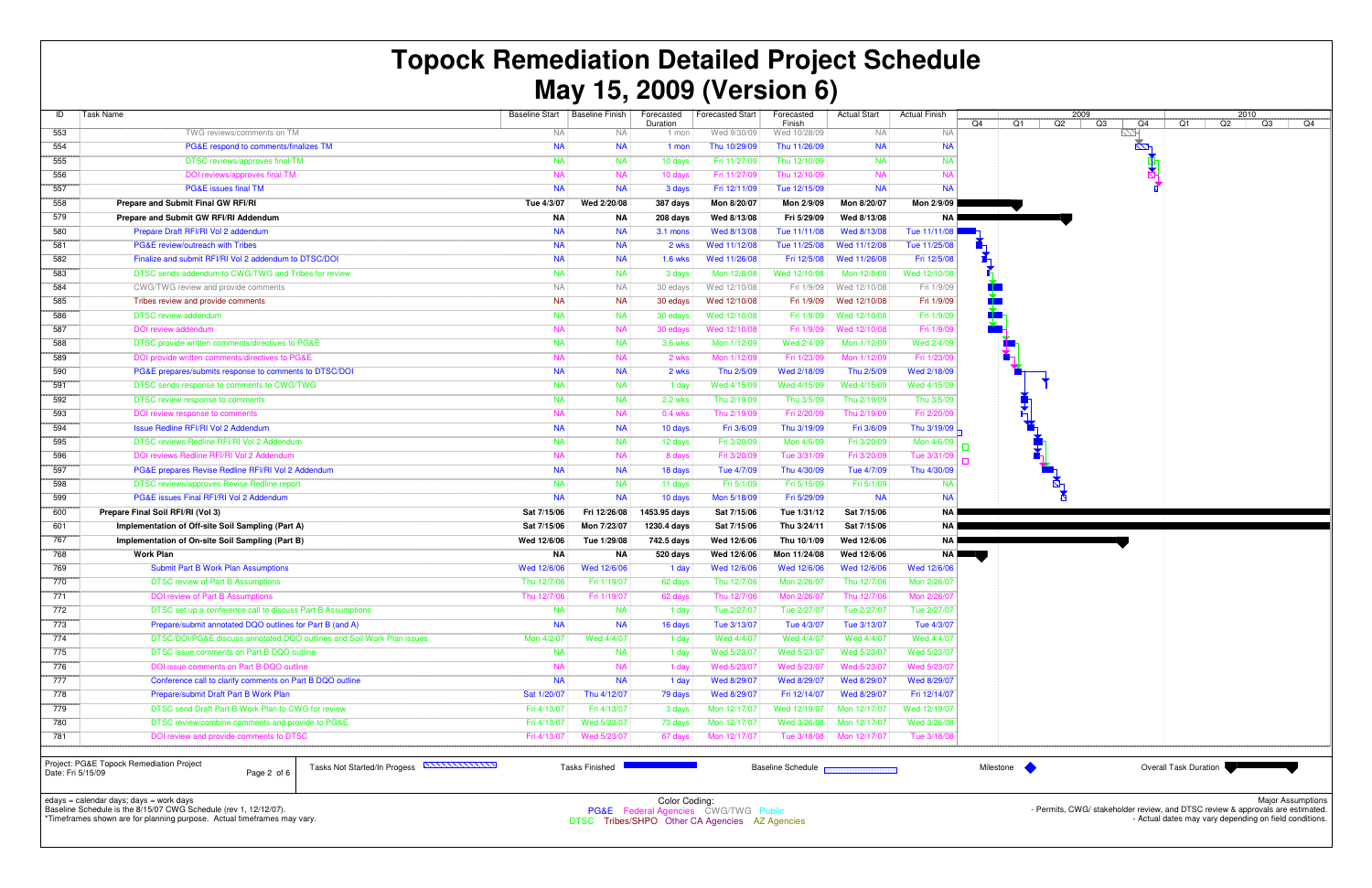Color Coding:<br>PG&E Federal Agencies CWG/TWG Public<br>C. Tribes/SUPO Other CA Agencies AZ Age DTSC Tribes/SHPO Other CA Agencies AZ Agencies

| ID                | Task Name                                                                                                 | <b>Baseline Start</b> | <b>Baseline Finish</b> | Forecasted<br>Duration | <b>Forecasted Start</b> | Forecasted<br>Finish                     | <b>Actual Start</b> | <b>Actual Finish</b> | Q4               | Q1               | 2009<br>Q2                                      | Q3 | Q4 | Q1                           |
|-------------------|-----------------------------------------------------------------------------------------------------------|-----------------------|------------------------|------------------------|-------------------------|------------------------------------------|---------------------|----------------------|------------------|------------------|-------------------------------------------------|----|----|------------------------------|
| 782               | Tribes review Draft Part B Work Plan                                                                      | Fri 4/13/07           | Wed 5/23/07            | 34 edays               | Thu 12/20/07            | Wed 1/23/08                              | Thu 12/20/07        | Wed 1/23/08          |                  |                  |                                                 |    |    |                              |
| 783               | CWG review and send comments to DTSC/DOI                                                                  | Fri 4/13/07           | Wed 5/23/07            | 30 edays               | Wed 12/19/07            | Fri 1/18/08                              | Wed 12/19/07        | Fri 1/18/08          |                  |                  |                                                 |    |    |                              |
| 784               | PG&E provide Response to Comments to DTSC/DOI                                                             | <b>NA</b>             | <b>NA</b>              | 5.6 wks                | Thu 3/27/08             | Mon 5/5/08                               | Thu 3/27/08         | Mon 5/5/08           |                  |                  |                                                 |    |    |                              |
| 785               | Discuss Key Issues with Comments and Overall Framework for Response (May 7<br><b>RCRA/CERCLA meeting)</b> | <b>NA</b>             | <b>NA</b>              | 1 day                  | Wed 5/7/08              | Wed 5/7/08                               | Wed 5/7/08          | Wed 5/7/08           |                  |                  |                                                 |    |    |                              |
| 786               | Discussion with DTSC/DOI on phasing of finalization/implementation of Part B                              | <b>NA</b>             | <b>NA</b>              | 85 days                | Thu 5/8/08              | Wed 9/3/08                               | Thu 5/8/08          | Wed 9/3/08           |                  |                  |                                                 |    |    |                              |
| 787               | PG&E submits letter of intent to phase onsite soil sampling (Part B)                                      | <b>NA</b>             | <b>NA</b>              | 1 day                  | Thu 7/17/08             | Thu 7/17/08                              | Thu 7/17/08         | Thu 7/17/08          |                  |                  |                                                 |    |    |                              |
| 788               | PG&E submits Part B Phase 1 proposal                                                                      | <b>NA</b>             | <b>NA</b>              | 1 day                  | Tue 9/30/08             | Tue 9/30/08                              | Tue 9/30/08         | Tue 9/30/08          |                  |                  |                                                 |    |    |                              |
| 789               | DTSC reviews/provides comments to PG&E                                                                    | <b>NA</b>             | <b>NA</b>              | 39 days                | Wed 10/1/08             | Mon 11/24/08                             | Wed 10/1/08         |                      | NA ALIV          |                  |                                                 |    |    |                              |
| 790               | DOI reviews/provides comments to PG&E                                                                     | <b>NA</b>             | <b>NA</b>              | 39 days                | Wed 10/1/08             | Mon 11/24/08                             | Wed 10/1/08         |                      | <b>NA ASSESS</b> |                  |                                                 |    |    |                              |
| 791               | DTSC/DOI review Response to Comments (on hold)                                                            | NA                    | NA.                    | 2 wks                  | Tue 5/6/08              | Mon 5/19/08                              | Tue 5/6/08          | <b>NA</b>            |                  |                  |                                                 |    |    |                              |
| 792               | Part B Response to Comments Resolution Meetings (on hold)                                                 | <b>NA</b>             | NA.                    | 1 wk                   | Tue 5/20/08             | Mon 5/26/08                              | NA.                 | <b>NA</b>            |                  |                  |                                                 |    |    |                              |
| 793               | Prepare/submit Final Part B Work Plan (on hold)                                                           | Thu 5/24/07           | Wed 7/25/07            | 60 days                | Tue 5/27/08             | Mon 8/18/08                              | <b>NA</b>           | <b>NA</b>            |                  |                  |                                                 |    |    |                              |
| 794               | DTSC review Final Part B Work Plan (on hold)                                                              | <b>NA</b>             | NA.                    | 1 mon                  | Tue 8/19/08             | Tue 9/16/08                              | NA.                 | <b>NA</b>            |                  |                  |                                                 |    |    |                              |
| 795               | DOI review and comment on Final Part B Work Plan (on hold)                                                | Thu 7/26/0            | Thu 8/23/07            | 1 mon                  | Tue 8/19/08             | Tue 9/16/08                              | <b>NA</b>           | <b>NA</b>            |                  |                  |                                                 |    |    |                              |
| 796               | DTSC conditionally approve Part B Work Plan (on hold)                                                     | Thu 8/23/0            | Thu 8/23/07            | 1 day                  | Wed 9/17/08             | Wed 9/17/08                              | <b>NA</b>           | <b>NA</b>            |                  |                  |                                                 |    |    |                              |
| 797               | Prepare/submit a request for approval to implement Part B Work Plan (on hold)                             | Thu 11/8/07           | Thu 11/8/07            | 2 wks                  | Thu 9/18/08             | Wed 10/1/08                              | <b>NA</b>           | NA                   |                  |                  |                                                 |    |    |                              |
| 798               | Approval Process for On-Site Sampling* (on hold)                                                          | Fri 6/1/07            | Tue 9/25/07            | 74 days                | Wed 10/1/08             | Tue 1/13/09                              | <b>NA</b>           | -Na                  |                  |                  |                                                 |    |    |                              |
| 804               | Part B Field Implementation/Data Reporting (on hold)                                                      | <b>NA</b>             | <b>NA</b>              | 186.5 days             | Wed 1/14/09             | Thu 10/1/09                              | <b>NA</b>           | <b>NA</b>            |                  |                  |                                                 |    |    |                              |
| 822               | Prepare and Submit Final Soil RFI/RI                                                                      | Mon 4/14/08           | Tue 11/4/08            | 226.55 days            | Mon 3/21/11             | Tue 1/31/12                              | NA                  | NA                   |                  |                  |                                                 |    |    |                              |
| 843               | <b>ADEQ Topock Groundwater Study</b>                                                                      | ΝA                    | NA                     | 475 days               | Thu 11/18/04            | Wed 8/23/06                              | Thu 11/18/04        | Wed 8/23/06          |                  |                  |                                                 |    |    |                              |
| 847               | CORRECTIVE MEASURES/REMEDIAL ALTERNATIVE DEVELOPMENT                                                      | Mon 3/15/04           | Fri 4/17/09            | 1527 days              | Mon 3/29/04             | Thu 12/31/09                             | Mon 3/29/04         | NA                   |                  |                  |                                                 |    |    |                              |
| 848               | <b>Supplemental Field Studies</b>                                                                         | Mon 3/29/04           | Mon 1/30/06            | 1527 days              | Mon 3/29/04             | Thu 12/31/09                             | Mon 3/29/04         | <b>NA</b>            |                  |                  |                                                 |    |    |                              |
| 849               | Aerobic/Anaerobic Core Testing                                                                            | Mon 3/29/04           | Thu 2/10/05            | $1115$ days            | Mon 3/29/04             | Tue 6/3/08                               | Mon 3/29/04         | Tue 6/3/08           |                  |                  |                                                 |    |    |                              |
| 864               | Geotechnical studies for physical barrier                                                                 | Mon 3/29/04           | Wed 9/22/04            | 213 days               | Mon 3/29/04             | Fri 1/14/05                              | Mon 3/29/04         | Fri 1/14/05          |                  |                  |                                                 |    |    |                              |
| 873               | <b>Seismic Survey</b>                                                                                     | Thu 10/28/04          | Thu 12/2/04            | 62 days                | Thu 10/28/04            | Wed 1/19/05                              | Thu 10/28/04        | Wed 1/19/05          |                  |                  |                                                 |    |    |                              |
| 875               | <b>Groundwater Background Study</b>                                                                       | Mon 3/15/04           | Tue 6/20/06            | 1238 days              | Thu 11/18/04            | Fri 7/17/09                              | Thu 11/18/04        | <b>NA</b>            |                  |                  |                                                 |    |    |                              |
| 876               | Steps 1 and 2 - Field Implementation and Reporting                                                        | Thu 11/18/04          | Thu 4/6/06             | 410 days               | Thu 11/18/04            | Fri 5/26/06                              | Thu 11/18/04        | Fri 5/26/06          |                  |                  |                                                 |    |    |                              |
| 887               | Steps 3 and 4 - Groundwater Background Study Report                                                       | Mon 5/29/06           | Thu 3/8/07             | 748 days               | Thu 9/14/06             | Fri 7/17/09                              | Thu 9/14/06         | <b>NA</b>            |                  |                  |                                                 |    |    |                              |
| 909               | <b>Chromium Isotope Study</b>                                                                             | <b>NA</b>             | ΝA                     | 565 days               | Fri 4/7/06              | Fri 5/23/08                              | Fri 4/7/06          | Fri 5/23/08          |                  |                  |                                                 |    |    |                              |
| 928               | In situ pilot study work plans                                                                            | Tue 11/2/04           | Mon 1/30/06            | 208 days               | Thu 11/4/04             | Mon 8/8/05                               | Thu 11/4/04         | Mon 8/8/05           |                  |                  |                                                 |    |    |                              |
| 934               | Floodplain in situ pilot study and reporting                                                              | Mon 8/8/05            | Mon 10/1/07            | $1159$ days            | Mon 8/8/05              | Thu 12/31/09                             | Mon 8/8/05          | <b>NA</b>            |                  |                  |                                                 |    |    |                              |
| 935               | Implementation of 1st - 4th Injections                                                                    | Fri 3/23/07           | Mon 10/29/07           | 420 days               | Mon 8/8/05              | Tue 3/6/07                               | Mon 8/8/05          | Tue 3/6/07           |                  |                  |                                                 |    |    |                              |
| 950               | Implementation of 5th and 6th Injections (incl. Monitoring)                                               | Fri 3/23/07           | Mon 7/30/07            | 92 days                | Mon 5/7/07              | Fri 9/7/07                               | Mon 5/7/07          | Fri 9/7/07           |                  |                  |                                                 |    |    |                              |
| 951               | <b>Floodplain Pilot Test Status Reporting</b>                                                             | Tue 6/6/06            | Tue 7/3/07             | 736 days               | Fri 6/16/06             | Thu 12/31/09                             | Fri 6/16/06         |                      |                  |                  |                                                 |    |    |                              |
| 952               | <b>Final Floodplain Pilot Test Report</b>                                                                 | Wed 7/4/07            | Mon 10/1/07            | 118 days               | Sat 9/22/07             | Wed 3/5/08                               | Sat 9/22/07         | Wed 3/5/08           |                  |                  |                                                 |    |    |                              |
| 953               | DTSC Send to CWG/TWG and Tribes                                                                           | Tue 10/2/07           | Mon 10/15/07           | 0 days                 | Thu 3/6/08              | Thu 3/6/08                               | Thu 3/6/08          | Thu 3/6/08           |                  |                  |                                                 |    |    |                              |
| 954               | <b>Continue Post Completion Monitoring</b>                                                                | <b>NA</b>             | <b>NA</b>              | 476 days               | Thu 3/6/08              | Thu 12/31/09                             | Thu 3/6/08          |                      |                  |                  | <u>МА ДАГАГАГАГАГАГАГАГАГАГАГАГАГАГАГАГАГАГ</u> |    |    |                              |
| 955               | Upland in situ pilot study implementation                                                                 | Tue 5/30/06           | Thu 4/3/08             | 945.3 days             | Tue 5/30/06             | Thu 12/31/09                             | Tue 5/30/06         | <b>NA</b>            |                  |                  |                                                 |    |    |                              |
| 956               | <b>Revised Upland Study Work Plan</b>                                                                     | Tue 5/30/06           | Tue 9/26/06            | 183 days               | Tue 5/30/06             | Wed 1/31/07                              | Tue 5/30/06         | Wed 1/31/07          |                  |                  |                                                 |    |    |                              |
| 957               | <b>Authorization and Permitting</b>                                                                       | Tue 10/10/06          | Fri 3/30/07            | 147 days               | Wed 10/11/06            | Fri 4/27/07                              | Wed 10/11/06        | Fri 4/27/07          |                  |                  |                                                 |    |    |                              |
| 977               | <b>Field Implementation and Reporting</b>                                                                 | ΝA                    | ΝA                     | 759.3 days             | Tue 2/6/07              | Thu 12/31/09                             | Tue 2/6/07          | NA I                 |                  |                  |                                                 |    |    |                              |
| 978               | Pilot Test Design/Procurement (including revision to design)                                              | Mon 1/22/07           | Fri 3/30/07            | 54 days                | Tue 2/6/07              | Fri 4/20/07                              | Tue 2/6/07          | Fri 4/20/07          |                  |                  |                                                 |    |    |                              |
| 979               | <b>Well Construction</b>                                                                                  | Mon 4/2/07            | Fri 5/11/07            | 62 days                | Mon 4/23/07             | Mon 7/16/07                              | Mon 4/23/07         | Mon 7/16/07          |                  |                  |                                                 |    |    |                              |
| 980               | <b>Civil/Mechanical Construction/Recirculation Tests</b>                                                  | Mon 5/14/07           | Fri 6/15/07            | 151 days               | Wed 8/8/07              | Tue 3/4/08                               | Wed 8/8/07          | Tue 3/4/08           |                  |                  |                                                 |    |    |                              |
|                   |                                                                                                           |                       |                        |                        |                         |                                          |                     |                      |                  |                  |                                                 |    |    |                              |
| Date: Fri 5/15/09 | Project: PG&E Topock Remediation Project<br>Tasks Not Started/In Progess ANNUNUM<br>Page 3 of 6           |                       | <b>Tasks Finished</b>  |                        |                         | Baseline Schedule <b>Representations</b> |                     |                      |                  | <b>Milestone</b> |                                                 |    |    | <b>Overall Task Duration</b> |

## **Topock Remediation Detailed Project ScheduleMay 15, 2009 (Version 6)**

edays = calendar days; days = work days Baseline Schedule is the 8/15/07 CWG Schedule (rev 1, 12/12/07). \*Timeframes shown are for planning purpose. Actual timeframes may vary.

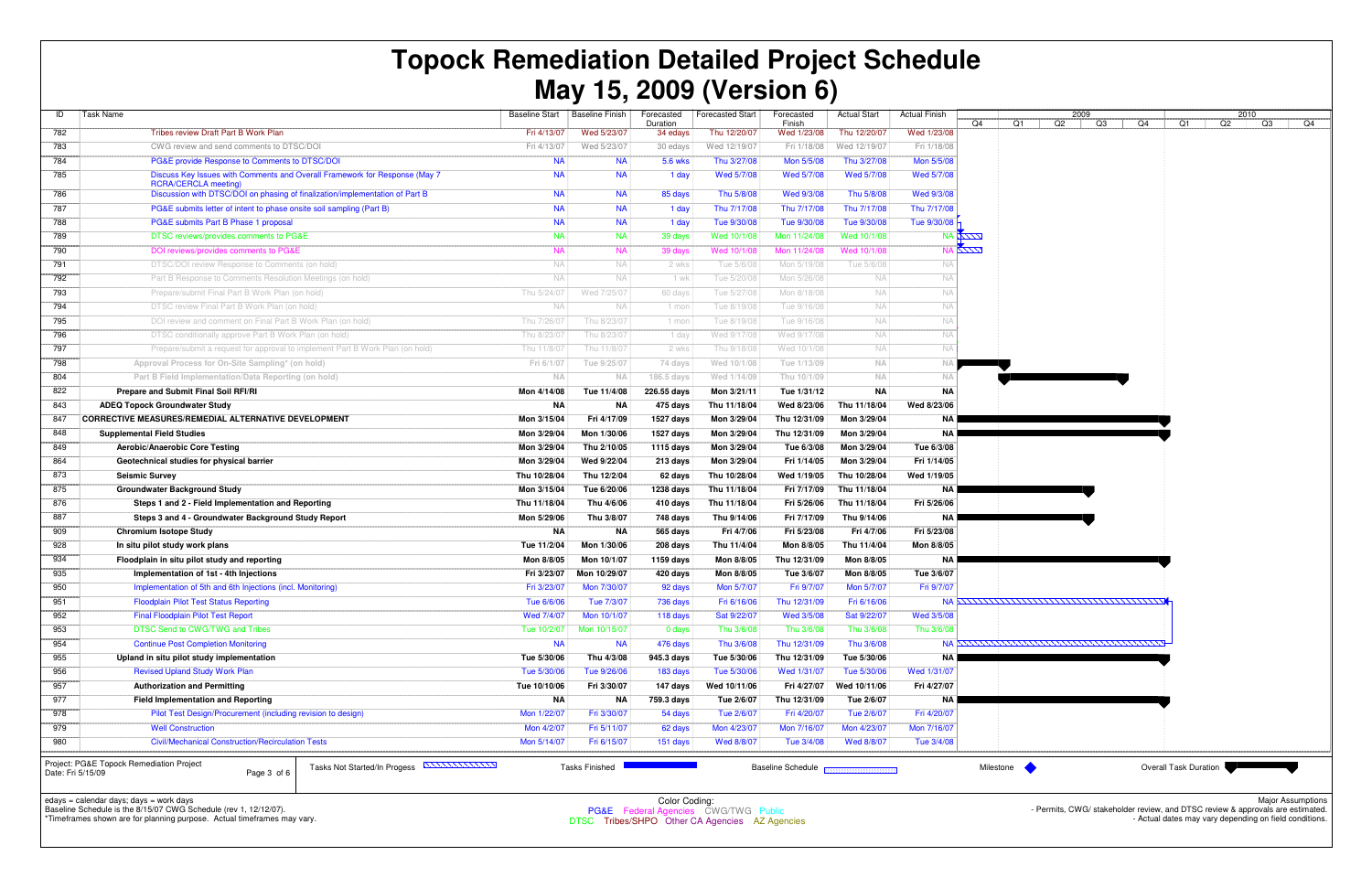| ID   | Task Name                                                         | <b>Baseline Start</b> | <b>Baseline Finish</b> | Forecasted<br>Duration | <b>Forecasted Start</b> | Forecasted<br>Finish | <b>Actual Start</b> | <b>Actual Finish</b> | Q4            |
|------|-------------------------------------------------------------------|-----------------------|------------------------|------------------------|-------------------------|----------------------|---------------------|----------------------|---------------|
| 981  | <b>Pre-Injection Baseline Sampling 1</b>                          | Mon 5/14/07           | Fri 5/18/07            | 5 days                 | Tue 7/17/07             | Mon 7/23/07          | Tue 7/17/07         | Mon 7/23/07          |               |
| 982  | Pre-Injection Baseline Sampling 2                                 | Thu 7/12/07           | Wed 7/18/07            | 5 days                 | Mon 1/21/08             | Fri 1/25/08          | Mon 1/21/08         | Fri 1/25/08          |               |
| 983  | Implementation of Upland pilot study                              |                       | Mon 1/7/08             | 9.33 mons              | Wed 3/5/08              | Wed 12/3/08          | Wed 3/5/08          | Wed 12/3/08          |               |
| 984  | <b>Final Pilot Test Report</b>                                    | Fri 1/4/08            | Thu 4/3/08             | 90.38 edays            | Wed 12/3/08             | Tue 3/3/09           | Wed 12/3/08         | Tue 3/3/09           |               |
| 985  | <b>DTSC Send to CWG/TWG and Tribes</b>                            | Tue 10/2/07           | Mon 10/15/07           | 3 days                 | Wed 3/4/09              | Fri 3/6/09           | Wed 3/4/09          | Fri 3/6/09           |               |
| 986  | <b>Continue Post Completion Monitoring</b>                        | <b>NA</b>             | <b>NA</b>              | <b>13.3 mons</b>       | Fri 12/5/08             | Thu 12/31/09         | Fri 12/5/08         | <b>NA</b>            | $\frac{1}{2}$ |
| 987  | <b>Soil Sampling</b>                                              | <b>NA</b>             | <b>NA</b>              | 5 days                 | Tue 1/13/09             | Mon 1/19/09          | Tue 1/13/09         | Mon 1/19/09          |               |
| 988  | <b>Update Groundwater Modeling</b>                                | ΝA                    | <b>NA</b>              | 183 days               | Wed 2/20/08             | Fri 10/31/08         | Wed 2/20/08         | Fri 10/31/08         |               |
| 992  | Corrective Measures Study/Feasibility Study (CMS/FS)              | Tue 3/1/05            | Fri 4/17/09            | 2678 days              | Mon 12/16/02            | Fri 2/15/13          | Mon 12/16/02        | NA                   |               |
| 993  | <b>CMS Work Plan</b>                                              | Tue 3/1/05            | Thu 5/11/06            | 1465 days              | Mon 12/16/02            | Tue 6/24/08          | Mon 12/16/02        | Tue 6/24/08          |               |
| 1012 | <b>Risk Evaluation - Scoping and CSM</b>                          | Tue 10/31/06          | Tue 2/17/09            | 1440 days              | Tue 10/31/06            | Fri 4/27/12          | Tue 10/31/06        | NA                   |               |
| 1013 | Soil Land Use and Pathway Analysis before Nov. 2007 Group Meeting | Tue 10/31/06          | Fri 10/26/07           | 265 days               | Tue 10/31/06            | Fri 10/26/07         | Tue 10/31/06        | Fri 10/26/07         |               |
| 1014 | Scoping for Ecological Risk Assessment Work Plan                  | ΝA                    | <b>NA</b>              | 282 days               | Mon 1/22/07             | Fri 2/15/08          | Mon 1/22/07         | Fri 2/15/08          |               |
| 1024 | Soil/Groundwater Risk Assessment Workplan                         | Fri 1/26/07           | Tue 7/24/07            | 334 days               | Mon 10/29/07            | Thu 2/5/09           | Mon 10/29/07        | Thu 2/5/09           |               |
| 1050 | <b>Groundwater Evaluation</b>                                     | Wed 5/23/07           | Thu 3/27/08            | 233 days               | Wed 9/10/08             | Fri 7/31/09          | Wed 9/10/08         | <b>NA</b>            |               |
| 1051 | Prepare and submit Human Health (HH) and Eco GW risk evaluation   | Wed 9/5/07            | Tue 1/1/08             | 5.19 mons              | Wed 9/10/08             | Mon 2/9/09           | Wed 9/10/08         | Mon 2/9/09           |               |
| 1052 | <b>DTSC send GW Risk Evaluation to CWG/TWG</b>                    | <b>NA</b>             | <b>NA</b>              | 10 days                | Tue 2/10/09             | Mon 2/23/09          | Tue 2/10/09         | Mon 2/23/09          |               |
| 1053 | <b>DTSC review and comment</b>                                    | Wed 1/2/08            | Wed 1/30/08            | 37.38 edays            | Mon 2/23/09             | Wed 4/1/09           | Mon 2/23/09         | Wed 4/1/09           |               |
| 1054 | DOI review and comment                                            | Wed 1/2/08            | Wed 1/30/08            | 39.38 edays            | Mon 2/23/09             | Fri 4/3/09           | Mon 2/23/09         | Fri 4/3/09           |               |
| 1055 | CWG/TWG review and comments                                       | <b>NA</b>             | <b>NA</b>              | 25.38 edays            | Mon 2/23/09             | Fri 3/20/09          | Mon 2/23/09         | Fri 3/20/09          |               |
| 1056 | Tribal review and comment                                         | Thu 1/31/08           | Thu 2/28/08            | 25.38 edays            | Mon 2/23/09             | Fri 3/20/09          | Mon 2/23/09         | Fri 3/20/09          |               |
| 1057 | <b>Prepare Response to Comments</b>                               | <b>NA</b>             | <b>NA</b>              | 8 wks                  | Mon 4/6/09              | Fri 5/29/09          | Mon 4/6/09          | <b>NA</b>            |               |
| 1058 | <b>DTSC</b> review and comment                                    | <b>NA</b>             | <b>NA</b>              | 30 edays               | Fri 5/29/09             | Sun 6/28/09          | <b>NA</b>           | <b>NA</b>            | 666           |
| 1059 | DOI review and comment                                            | <b>NA</b>             | <b>NA</b>              | 30 edays               | Fri 5/29/09             | Sun 6/28/09          | <b>NA</b>           | <b>NA</b>            |               |
| 1060 | Tribal review and comment                                         | <b>NA</b>             | <b>NA</b>              | 30 edays               | Fri 5/29/09             | Sun 6/28/09          | <b>NA</b>           | <b>NA</b>            | <u> 444</u>   |
| 1061 | Finalize risk evaluation                                          | Fri 2/29/08           | Thu 3/20/08            | 3 wks                  | Mon 6/29/09             | Fri 7/17/09          | <b>NA</b>           | <b>NA</b>            | 99            |
| 1062 | <b>DTSC</b> review and approval                                   | Fri 3/21/08           | Thu 3/27/08            | 2 wks                  | Mon 7/20/09             | Fri 7/31/09          | <b>NA</b>           | <b>NA</b>            |               |
| 1063 | DOI review and approval                                           | Fri 3/21/08           | Thu 3/27/08            | 2 wks                  | Mon 7/20/09             | Fri 7/31/09          | <b>NA</b>           | <b>NA</b>            | <b>BEER</b>   |
| 1064 | <b>Soil Evaluation</b>                                            | Fri 4/11/08           | Tue 2/17/09            | 188.05 days            | Tue 8/9/11              | Fri 4/27/12          | <b>NA</b>           | ΝA                   |               |
| 1079 | <b>CMS/FS Report</b>                                              | Mon 8/22/05           | Thu 12/15/05           | 1175 days              | Mon 8/18/08             | Fri 2/15/13          | Mon 8/18/08         | ΝA                   |               |
| 1080 | Groundwater                                                       | Fri 3/28/08           | Mon 10/20/08           | 280 days               | Mon 8/18/08             | Fri 9/11/09          | Mon 8/18/08         | NA                   |               |
| 1081 | Prepare Draft Groundwater CMS/FS Report                           | Fri 3/28/08           | Wed 7/23/08            | 201.5 days             | Mon 8/18/08             | Tue 5/26/09          | Mon 8/18/08         | <b>NA</b>            |               |
| 1082 | Prepare Discussion Draft Groundwater CMS/FS Report                | <b>NA</b>             | <b>NA</b>              | 4.1 mons               | Mon 8/18/08             | Mon 12/15/08         | Mon 8/18/08         | Mon 12/15/08         |               |
| 1083 | <b>PG&amp;E outreach with Tribes</b>                              | Wed 6/25/08           | Wed 7/23/08            | 1 mon                  | Tue 12/16/08            | Tue 1/13/09          | Tue 12/16/08        | Tue 1/13/09          |               |
| 1084 | <b>PG&amp;E submit Draft Groundwater CMS/FS</b>                   | <b>NA</b>             | <b>NA</b>              | 2 wks                  | Wed 1/14/09             | Tue 1/27/09          | Wed 1/14/09         | Tue 1/27/09          |               |
| 1085 | DTSC send Draft Groundwater CMS/FS to CWG/TWG                     | Thu 7/24/08           | Mon 7/28/08            | 1 day                  | Wed 1/28/09             | Wed 1/28/09          | Wed 1/28/09         | Wed 1/28/09          |               |
| 1086 | <b>DTSC review and comment</b>                                    | Thu 7/24/08           | Tue 8/21/07            | 57.38 edays            | Wed 1/28/09             | Thu 3/26/09          | Wed 1/28/09         | Thu 3/26/09          |               |
| 1087 | DOI review and comment                                            | Thu 7/24/08           | Thu 8/21/08            | 51.38 edays            | Wed 1/28/09             | Fri 3/20/09          | Wed 1/28/09         | Fri 3/20/09          |               |
| 1088 | DOI sends package to Tribes for consultation                      | <b>NA</b>             | <b>NA</b>              | 1 day                  | Thu 2/5/09              | Thu 2/5/09           | Thu 2/5/09          | Thu 2/5/09           |               |
| 1089 | <b>Tribal Consultation (Section 106)</b>                          | <b>NA</b>             | <b>NA</b>              | 43.38 edays            | Thu 2/5/09              | Fri 3/20/09          | Thu 2/5/09          | Fri 3/20/09          |               |
| 1090 | SHPO Submittal for Information Purposes Only                      | <b>NA</b>             | <b>NA</b>              | 1 day                  | Thu 2/5/09              | Thu 2/5/09           | Thu 2/5/09          | Thu 2/5/09           |               |
| 1091 | CWG/TWG review and comment                                        | Thu 7/24/08           | Thu 8/21/08            | 29.38 edays            | Wed 1/28/09             | Thu 2/26/09          | Wed 1/28/09         | Thu 2/26/09          |               |
| 1092 | FMIT provide written comments to DTSC/DOI                         | Tue 9/16/08           | Wed 10/15/08           | 29.38 edays            | Wed 1/28/09             | Thu 2/26/09          | Wed 1/28/09         | Thu 2/26/09          |               |
| 1093 | Chemehuevi provide written comments to DTSC/DOI                   | Tue 9/16/08           | Wed 10/15/08           | 29 edays               | Wed 1/28/09             | Thu 2/26/09          | Wed 1/28/09         | <b>NA</b>            |               |
|      |                                                                   |                       |                        |                        |                         |                      |                     |                      |               |
|      |                                                                   |                       |                        |                        |                         |                      |                     |                      |               |

edays = calendar days; days = work days Baseline Schedule is the 8/15/07 CWG Schedule (rev 1, 12/12/07).



\*Timeframes shown are for planning purpose. Actual timeframes may vary.



DTSC Tribes/SHPO Other CA Agencies AZ Agencies

Project: PG&E Topock Remediation ProjectDate: Fri 5/15/09

Page 4 of 6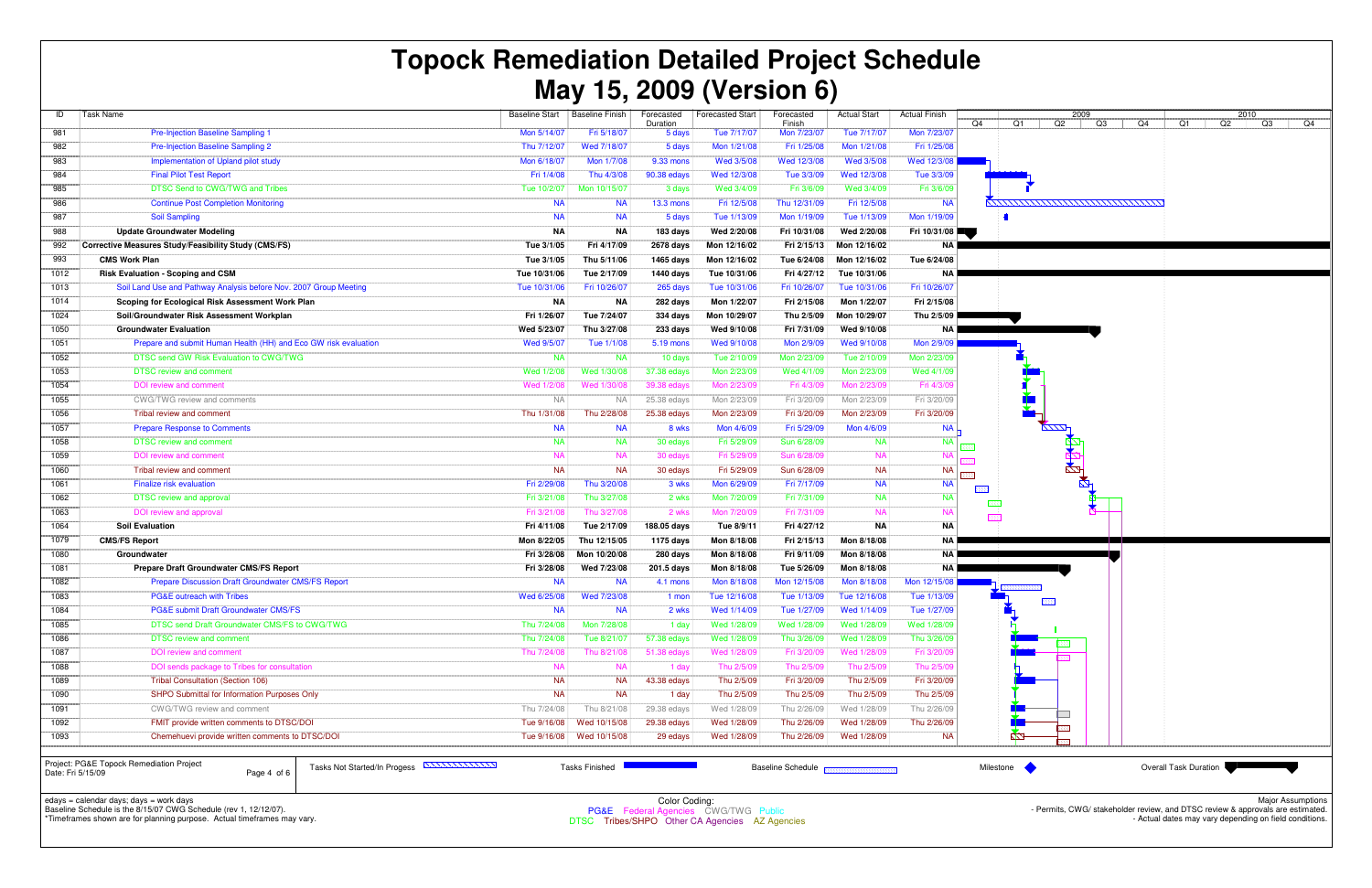| ID           | Task Name                                                           | <b>Baseline Start</b> | <b>Baseline Finish</b> | Forecasted<br>Duration | <b>Forecasted Start</b> | Forecasted<br>Finish | <b>Actual Start</b> | <b>Actual Finish</b> |
|--------------|---------------------------------------------------------------------|-----------------------|------------------------|------------------------|-------------------------|----------------------|---------------------|----------------------|
| 1094         | CRIT provide written comments to DTSC/DOI                           | Tue 9/16/08           | Wed 10/15/08           | 29.38 edays            | Wed 1/28/09             | Thu 2/26/09          | Wed 1/28/09         | Thu 2/26/09          |
| 1095         | Haulapai provide written comments to DTSC/DOI                       | Tue 9/16/08           | Wed 10/15/08           | 29 edays               | Wed 1/28/09             | Thu 2/26/09          | Wed 1/28/09         | <b>NA</b>            |
| 1096         | <b>DOI</b> meet with Tribes                                         | <b>NA</b>             | <b>NA</b>              | 6 days                 | Mon 4/27/09             | Mon 5/4/09           | Mon 4/27/09         | Mon 5/4/09           |
| 1097         | DOI provides additional Tribal comments to PG&E                     | <b>NA</b>             | <b>NA</b>              | 14 days                | Tue 5/5/09              | Fri 5/22/09          | Tue 5/5/09          | <b>NA</b>            |
| 1098         | BLM provides response to Tribes after consultation                  | <b>NA</b>             | <b>NA</b>              | 3.1 wks                | Tue 5/5/09              | Tue 5/26/09          | Tue 5/5/09          | <b>NA</b>            |
| 1099         | Prepare Final Groundwater CMS/FS Report                             | <b>NA</b>             | ΝA                     | 80 days                | Mon 5/25/09             | Fri 9/11/09          | <b>NA</b>           | ΝA                   |
| 1100         | <b>Reach resolution on Response to Comments</b>                     | <b>NA</b>             | <b>NA</b>              | 35 days                | Mon 5/25/09             | Fri 7/10/09          | <b>NA</b>           | <b>NA</b>            |
| 1101         | Reach resolution on key assumptions (COCs, ARARs, RAOs, CSM)        | <b>NA</b>             | <b>NA</b>              | 3 wks                  | Mon 5/25/09             | Fri 6/12/09          | <b>NA</b>           | <b>NA</b>            |
| 1102         | Reach resolution on remedial alternatives (# and configuration)     | <b>NA</b>             | <b>NA</b>              | 5 wks                  | Mon 6/8/09              | Fri 7/10/09          | <b>NA</b>           | <b>NA</b>            |
| 1103         | <b>Prepare Final Groundwater CMS/FS Report</b>                      | <b>NA</b>             | <b>NA</b>              | 5 wks                  | Mon 7/13/09             | Fri 8/14/09          | <b>NA</b>           | <b>NA</b>            |
| 1104         | <b>DTSC review and concur</b>                                       | <b>NA</b>             | <b>NA</b>              | 4 wks                  | Mon 8/17/09             | Fri 9/11/09          | <b>NA</b>           | <b>NA</b>            |
| 1105         | <b>DOI</b> review and concur                                        | <b>NA</b>             | <b>NA</b>              | 4 wks                  | Mon 8/17/09             | Fri 9/11/09          | <b>NA</b>           | <b>NA</b>            |
| 1106         | Soil                                                                | Tue 10/28/08          | Wed 5/20/09            | 210 days               | Mon 4/30/12             | Fri 2/15/13          | <b>NA</b>           | <b>NA</b>            |
| 1127         | <b>STATEMENT OF BASIS</b>                                           | <b>NA</b>             | <b>NA</b>              | 995.6 days             | Mon 9/28/09             | Mon 7/22/13          | <b>NA</b>           | <b>NA</b>            |
| 1128         | Groundwater                                                         | <b>NA</b>             | ΝA                     | 189.5 days             | Mon 9/28/09             | Fri 6/18/10          | <b>NA</b>           | <b>NA</b>            |
| 1129         | Prepare fact sheet for proposed remedy                              | <b>NA</b>             | <b>NA</b>              | $1.6$ mons             | Mon 9/28/09             | Thu 11/12/09         | <b>NA</b>           | <b>NA</b>            |
| 1130         | Prepare public notice package/Statement of Basis                    | <b>NA</b>             | <b>NA</b>              | $1.6$ mons             | Mon 9/28/09             | Thu 11/12/09         | <b>NA</b>           | <b>NA</b>            |
| 1131         | <b>Public Notice/Comment Period</b>                                 | <b>NA</b>             | <b>NA</b>              | 75 edays               | Fri 11/13/09            | Wed 1/27/10          | <b>NA</b>           | <b>NA</b>            |
| 1132         | <b>Public Hearing</b>                                               | <b>NA</b>             | <b>NA</b>              | 30 edays               | Mon 11/30/09            | Wed 12/30/09         | <b>NA</b>           | <b>NA</b>            |
| 1133         | Response to public comments                                         | <b>NA</b>             | <b>NA</b>              | 30 edays               | Wed 1/27/10             | Fri 2/26/10          | <b>NA</b>           | <b>NA</b>            |
| 1134         | <b>DTSC</b> approves final remedy                                   | <b>NA</b>             | <b>NA</b>              | 0 days                 | Fri 6/18/10             | Fri 6/18/10          | <b>NA</b>           | <b>NA</b>            |
| 1135         | Soil                                                                | <b>NA</b>             | ΝA                     | 100.6 days             | Mon 3/4/13              | Mon 7/22/13          | <b>NA</b>           | ΝA                   |
| 1142         | <b>RECORD OF DECISION</b>                                           | <b>NA</b>             | NA                     | 1093 days              | Fri 9/11/09             | Wed 11/20/13         | <b>NA</b>           | ΝA                   |
| 1143         | Groundwater                                                         | <b>NA</b>             | ΝA                     | 198 days               | Fri 9/11/09             | Wed 6/16/10          | <b>NA</b>           | ΝA                   |
| 1144         | <b>Develop Proposed Plan</b>                                        | <b>NA</b>             | <b>NA</b>              | 60 edays               | Fri 9/11/09             | Tue 11/10/09         | <b>NA</b>           | <b>NA</b>            |
| 1145         | <b>Prepare factsheet</b>                                            | <b>NA</b>             | <b>NA</b>              | 60 edays               | Fri 9/11/09             | Tue 11/10/09         | <b>NA</b>           | <b>NA</b>            |
| 1146         | <b>Tribal Consultation (Section 106)</b>                            | <b>NA</b>             | <b>NA</b>              | 30 edays               | Fri 11/13/09            | Sun 12/13/09         | <b>NA</b>           | <b>NA</b>            |
| 1147         | SHPO Consultation (Section 106)                                     | <b>NA</b>             | <b>NA</b>              | 30 edays               | Fri 12/18/09            | Sun 1/17/10          | <b>NA</b>           | <b>NA</b>            |
| 1148         | <b>Public Review and Comment</b>                                    | <b>NA</b>             | <b>NA</b>              | 60 edays               | Fri 11/13/09            | Tue 1/12/10          | <b>NA</b>           | <b>NA</b>            |
| 1149         | <b>CWG Review and Comment</b>                                       | <b>NA</b>             | NA                     | 60 edays               | Fri 11/13/09            | Tue 1/12/10          | <b>NA</b>           | <b>NA</b>            |
| 1150         | <b>PG&amp;E Review and Comment</b>                                  | <b>NA</b>             | <b>NA</b>              | 60 edays               | Fri 11/13/09            | Tue 1/12/10          | <b>NA</b>           | <b>NA</b>            |
| 1151         | Response to public comments                                         | <b>NA</b>             | <b>NA</b>              | 30 edays               | Sun 1/17/10             | Tue 2/16/10          | <b>NA</b>           | <b>NA</b>            |
| 1152         | Prepare ROD                                                         | <b>NA</b>             | <b>NA</b>              | 30 edays               | Tue 2/16/10             | Thu 3/18/10          | <b>NA</b>           | <b>NA</b>            |
| 1153         | <b>DOI Approval Process</b>                                         | <b>NA</b>             | <b>NA</b>              | 90 edays               | Thu 3/18/10             | Wed 6/16/10          | <b>NA</b>           | <b>NA</b>            |
| 1154         | <b>Issue Groundwater ROD</b>                                        | <b>NA</b>             | NA.                    | 0 days                 | Wed 6/16/10             | Wed 6/16/10          | <b>NA</b>           | <b>NA</b>            |
| 1155         | Soil                                                                | <b>NA</b>             | ΝA                     | 198 days               | Fri 2/15/13             | Wed 11/20/13         | ΝA                  | ΝA                   |
| 1166         | <b>EIR DOCUMENTATION</b>                                            | Thu 5/11/06           | Thu 8/9/07             | 2091.6 days            | Thu 9/1/05              | Thu 8/22/13          | Thu 9/1/05          | <b>NA</b>            |
| 1167         | Scoping of EIR needs                                                | <b>NA</b>             | <b>NA</b>              | 45 days                | Thu 9/1/05              | Tue 11/1/05          | Thu 9/1/05          | Tue 11/1/05          |
| 1168         | DTSC/PG&E, MOU signed for EIR                                       | <b>NA</b>             | <b>NA</b>              | 40 days                | Wed 11/2/05             | Tue 12/27/05         | Wed 11/2/05         | Tue 12/27/05         |
| 1169         | <b>EIR Contractor Interviews and Contract Negotiations</b>          | <b>NA</b>             | <b>NA</b>              | 47 days                | Thu 7/27/06             | Fri 9/29/06          | Thu 7/27/06         | Fri 9/29/06          |
| 1170         | <b>Project Initiation</b>                                           | Tue 1/2/07            | Tue 1/2/07             | 1 day                  | Tue 1/2/07              | Tue 1/2/07           | Tue 1/2/07          | Tue 1/2/07           |
|              | Project and Remedy Alternatives Description and Technical Work Plan | Wed 1/3/07            | Wed 10/3/07            | 376 days               | Mon 9/10/07             | Mon 2/16/09          | Mon 9/10/07         | <b>NA</b>            |
|              |                                                                     | Wed 4/11/07           | Thu 9/25/08            | 277 days               | Thu 1/10/08             | Fri 1/30/09          | Thu 1/10/08         | Fri 1/30/09          |
| 1171         |                                                                     |                       |                        |                        |                         |                      |                     |                      |
| 1186<br>1196 | <b>NOP and scoping</b><br>Program EIR                               | ΝA                    | NA                     | 514 days               | Tue 7/29/08             | Sun 7/18/10          | Tue 7/29/08         | <b>NA</b>            |

edays = calendar days; days = work days Baseline Schedule is the 8/15/07 CWG Schedule (rev 1, 12/12/07).



\*Timeframes shown are for planning purpose. Actual timeframes may vary.

Page 5 of 6